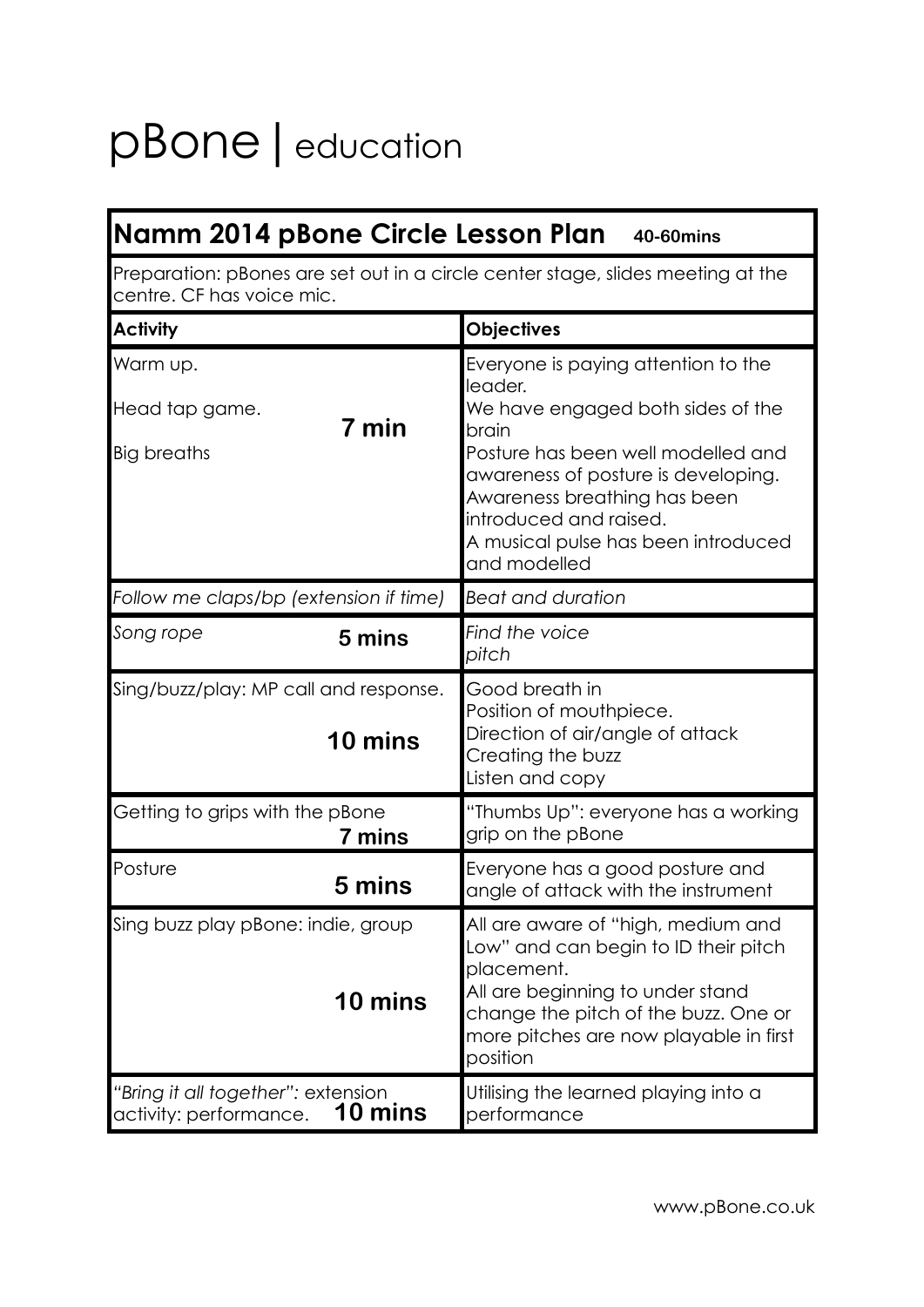## pBone | education

#### **Teachers notes: Activities**

**Head tap game:** A physical warm-up involving copying the leader, in a pulse led, real-time body tapping action, which travels from head to toe.

Limbs cross to engage left and right-hand brain, in a brain gym style.

Numbers of taps are altered at the last minute, adding to the complexity of the thought process, which is easily differentiated for varying abilities.

Successful engagement by the pupil will illicit:

- Following leader skills
- Physical multi-tasking
- Ensemble skills
- Mental multi-tasking

**Big breaths:** Large, slow, whole body, sweeping actions from head to toe keyed into intake of breath.

Used here as a warm down from the previous activity, this is also very useful for relaxation and allowing the participant to begin raising awareness of breathing without an overt reference.

This calls for posture and pace across the whole body while finding watching strategies to stay with the leader and/or the ensemble. The participant must listen to gather cues about breathing, both regarding style and pace.

**Follow me claps/body percussion extension, (if time):** This is initially a concentrating activity that really directs the group on the leader.

The leader enforces, with no words, the desired clapping posture and then leads a series of claps with the expectation that the whole group sounds as one.

The exercise then moves quickly into call and response clapped patterns.

This is a key component of my program, as this will develop over the weeks into complex body percussion ensemble pieces, creating a resource for generating rhythmic material through improvisation and composition; in body percussion, singing and playing.

The beauty of working within circle spaces is that a skilled and aware leader can allow individuals to enjoy a very secure environment in the group that slowly allows them to blossom into creative solo musicians through their most successful engagement medium.

www.pBone.co.uk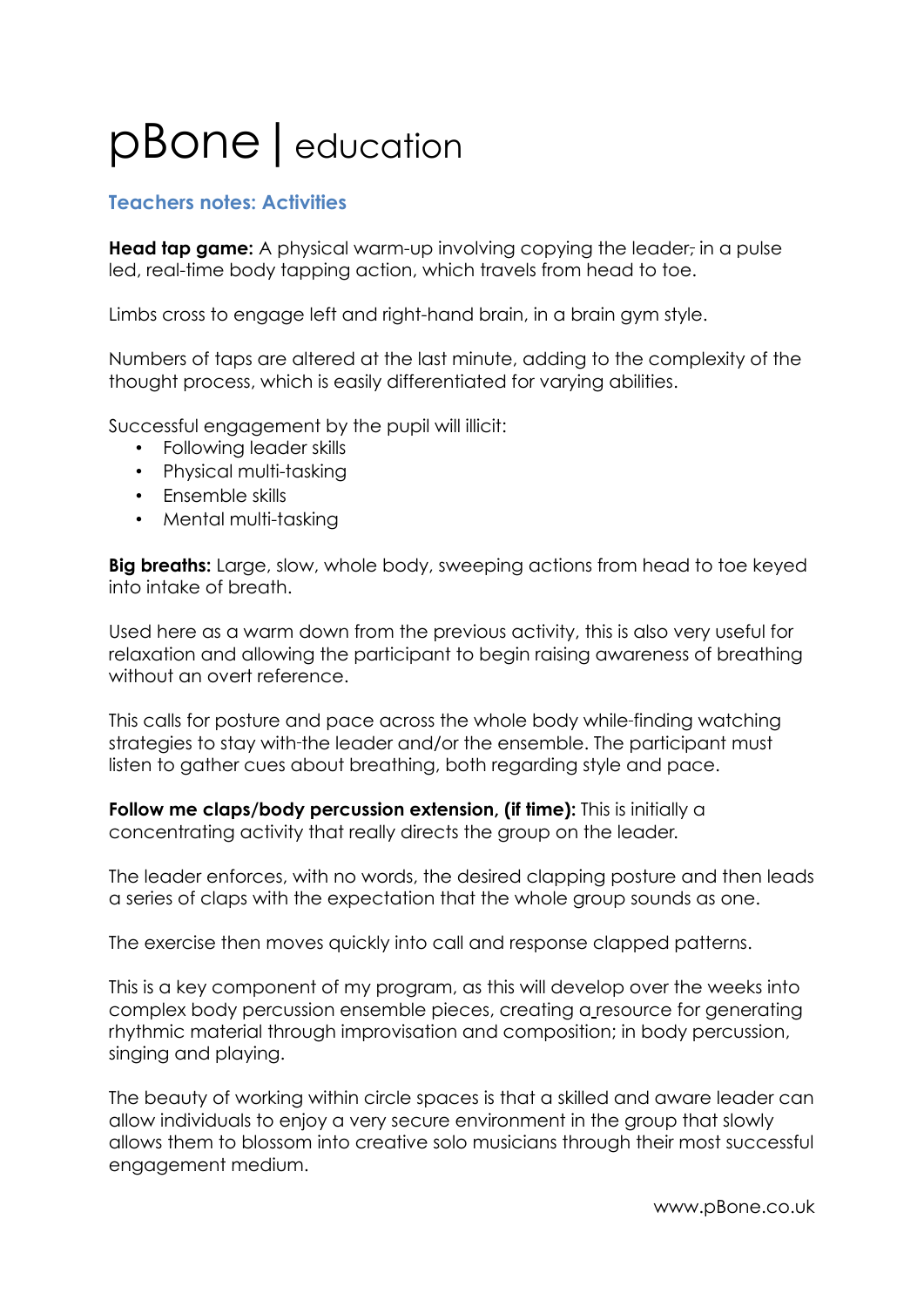### pBone|education

This activity can be a really fertile space for the development of improvisational skills in a totally secure and unthreatening environment.

**Song rope:** This activity is a "finding your voice" exercise: no previous singing skills needed!

The group imagines that we are all holding a rope in a big circle, doing some breathing/relaxing in this position as needed.

Next, we all hum together, very quietly, eyes closed, a sound that feels the most comfortable to each individual, regardless of how the sounds fit together. In fact, I often tell the group that the "spookier" or "weirder" the final sound, the better.

We will open eyes and then all use the rope as a dynamic signal: up for louder, down for quieter, still humming our own personal and comfortable pitch.

The next step is to do the same with pitch, moving from our "comfort" hum up and down. It doesn't matter if the move is a half-step (semitone) or an octave, it's the moving that counts, and participants can move the rope a distance that feeds back to the leader how they feel about the pitch change that they are creating.

As time goes by different sounds and calls can be used, but in my experience homogeneity of pitch will be the end result.

In fact, the first "spooky" sounds are really useful in composing but unfortunately will soon be hard to reproduce as the participants naturally seek the same pitch as they gain connection and control of their voices.

This is excellent preparation for the pitch work centered on controlling the harmonic series that is to come later during the development if brass playing skills.

**Sing/buzz/play:** Essentially using call and response to create a deepening brass skill based on voice, buzzing on the mouthpiece and then playing the instrument.

High quality, clear leadership is essential along with time and space for the pupils to grasp the tasks at hand.

There is excellent potential for breakout groups and peer learning partnerships with in this activity.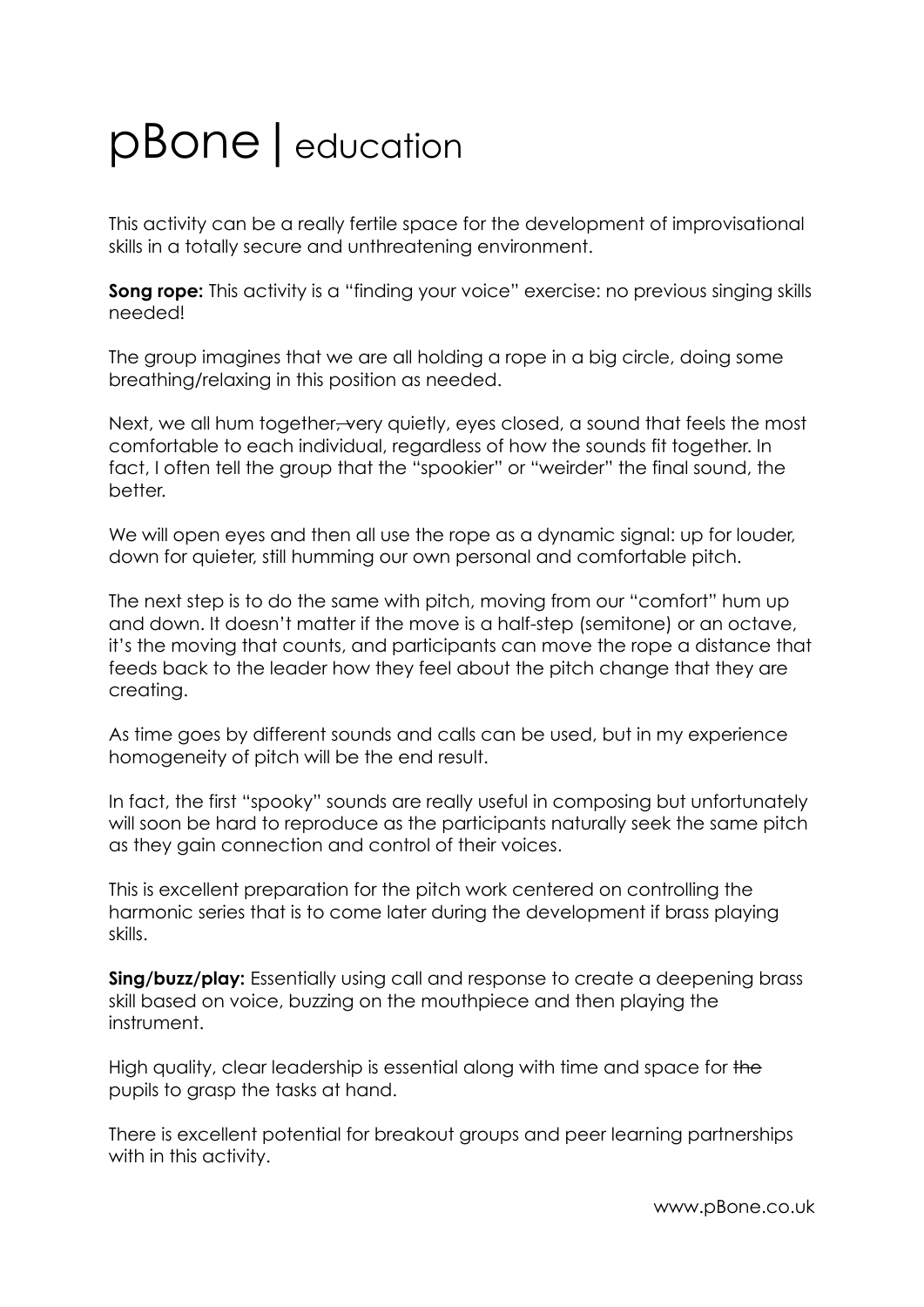## pBone|education

Those familiar with the great Arnold Jacobs will no doubt smile wryly at this descriptor, but for the absolute beginner, I am convinced that this process, removed from the added stress of learning to read music simultaneously elicits a great foundation in the simple brass skills of:

- Concept of sound
- Internalizing pitch
- Controlling air flow
- Developing and controlling the aperture
- Self-assessment of success factors
- Ownership of the skills and pathways to improvement

It is really clear that inspirational leadership from a brass player who has a crystal clear view of the key elements of success as a brass musician is essential to the success of a learning scheme like this. However, I believe that this can also take place through training and leading less experienced teachers. Imagine a skilled high school brass player leading a classroom teachers from his feeder elementary schools through such a program; delivering a once a week lesson that could then be taught to the elementary pupils later that week thus building skills in the teaching workforce and a cohort of brass foundation skilled elementary pupils hungry to dive into the band program at middle or high school.

**Getting to grips with the pBone:** pBone is unique amongst trombones in that it is light, tough and strong. In addition, we have added ergonomic aids into the design of the instrument to help the younger player.

The left hand can hold the instrument in a traditional manner. However, we determined that good posture emanates from a straight wrist in the left hand and while maintaining this, a young player can use a variety of grips that will not undermine traditional trombone posture necessary if the pupil goes on to explore the trombone further.

Similarly guides that encourage students to hold the slide without using the right hand to support the instrument or using the fingers to touch the bell in third position are on the outer slide mouldings.

**Posture:** This is so important that I have developed a series of activities to encourage both good posture and therefore, an acceptable angle between the players face and the instrument.

Needless to say, the lightweight, ergonomics and absence of fear of damaging the instrument if dropped make pBone uniquely useful in this environment.